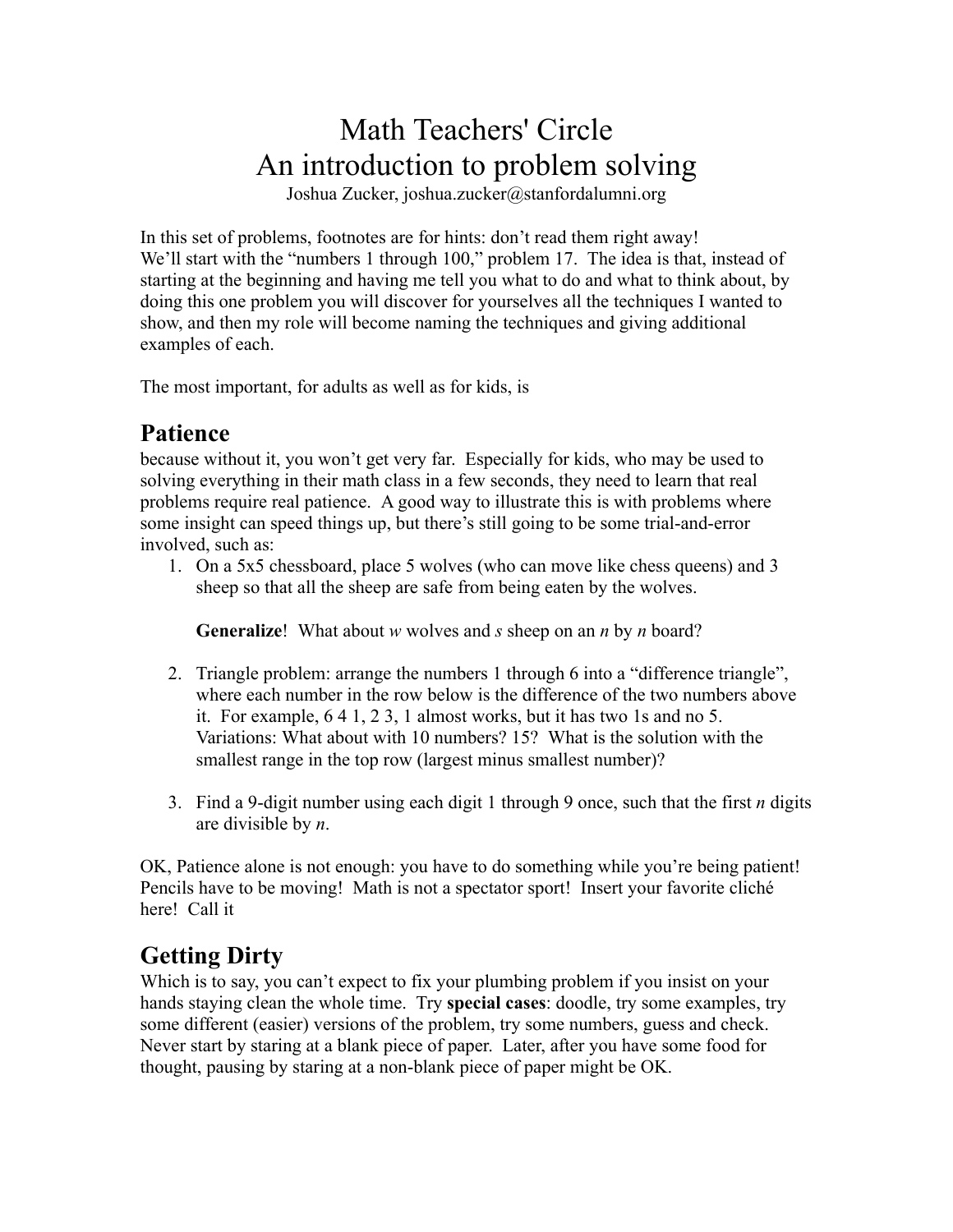- 4. What's the smallest number that can't be written by subtracting a prime from a square? For example,  $1 = 4 - 3$ ,  $2 = 9 - 7$ , ...
- 5. The locker problem: begin with 1000 lockers, all open. Then 1000 people walk by, with the *n*<sup>th</sup> person switching (from open to closed, or from closed to open) all the lockers whose numbers are divisible by *n*. Which lockers are closed after all 1000 people have walked by? [How would you change the statement of this problem to make it more understandable? **Restating** the problem is often a good strategy for starting the "getting dirty" process.]
- 6. Around the Round Table sit the 64 knights. Sir Cumference then walks around and around the table, saying alternately "go, stay, go, stay" for each knight he passes. As they obey and go, of course, Sir Cumference doesn't talk to the empty chairs. Which knight will be the last one remaining? [Don't forget to start with special cases, and end by generalizing!]

Once you're getting dirty, you can produce a lot of ideas. And if you're patient, too, you can really produce a lot of scratch work. So, the next key skill,

## **Organization**

- 7. I'm sure many of you know one or more clever tricks for adding up the numbers 1 through 100, but have you ever tried just adding them? What patterns are there that you can exploit? Is there a way you can organize it?<sup>1</sup>
- 8. Instead of the numbers 1 through 100, add up all the numbers in the usual multiplication table. What are different ways to find that sum?<sup>2</sup>
- 9. How many rectangles are there in the  $10x10$  chessboard?<sup>3</sup>
- 10. How many factors does 10 have? 20? 30? 36? 120? 496? *n*? There are lots of different ways to describe this – share!
- 11. How many ways are there to make change for a dollar?4
- 12. Arrange the numbers 1 through *n* in a circle, such that the highest LCM of adjacent numbers is as small as possible. For instance, with 1,2,3,4 you could arrange them in that order and have highest LCM 12. But if you arrange them as

 $<sup>1</sup>$  Use groups of 10, perhaps.</sup>

 $2$  Can you add up each row? Have you ever used lattice multiplication? How about summing antidiagonals — can you find it in Pascal's triangle?

 $3$  Is there a reason this comes right after the previous problem? Can you count how many rectangles have a given spot as their bottom right corner? Where can the top left corner be?

<sup>&</sup>lt;sup>4</sup> What if there were only pennies? Only pennies and nickels? Pennies, nickels, and dimes? Special cases, trying a simpler problem, and getting dirty. Recursion, using answers to simpler problems to produce an answer to a bigger problem, is also very useful at times.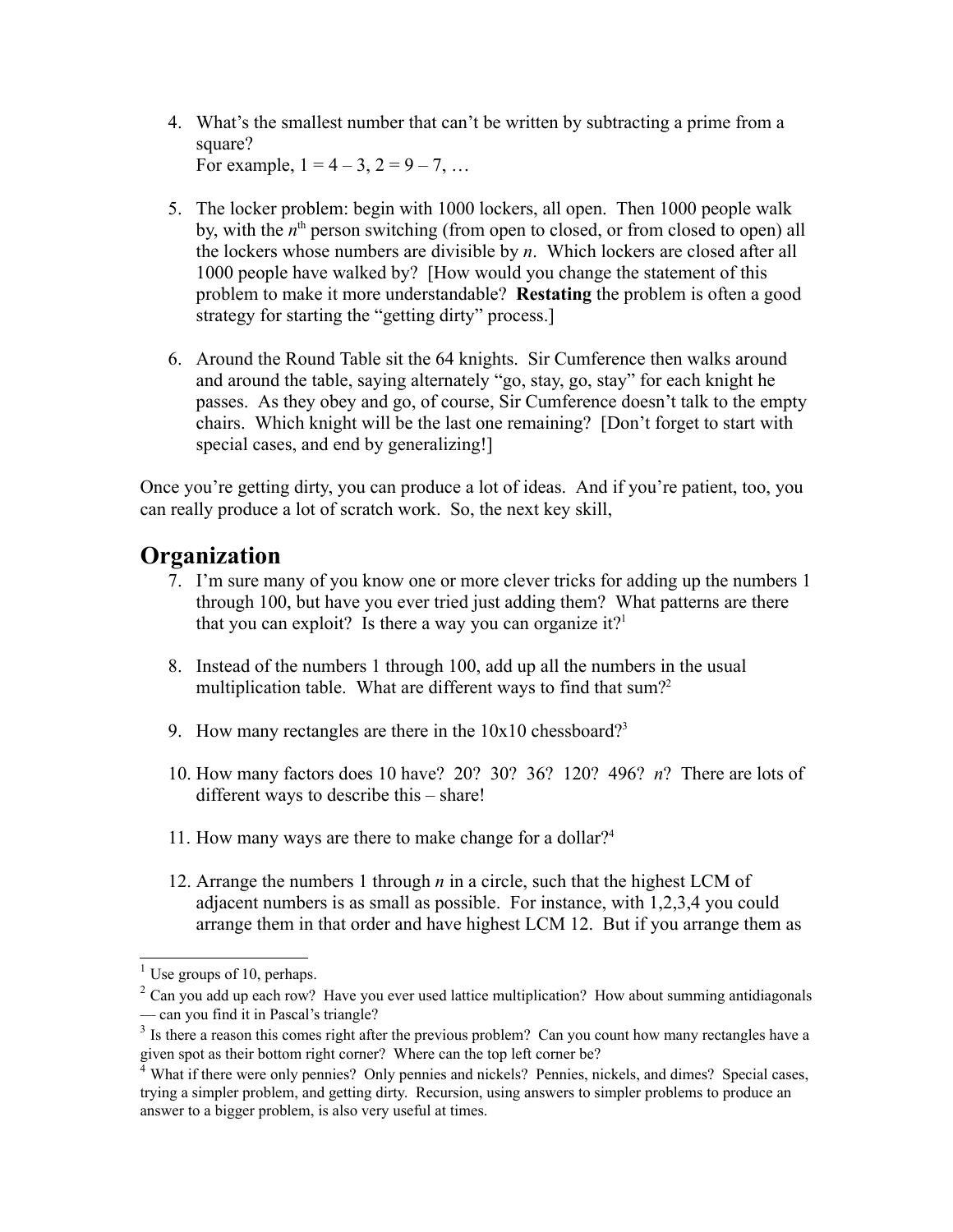1,3,2,4 instead, then the highest LCM is 6. So for *n* = 4, the answer is 6.

How can you be sure you found the best? Do you have to try every possibility?

What variations of this problem can you think of?

Visit the online encyclopedia of integer sequences and look up your special cases to see if a pattern is known! http://www.research.att.com/~njas/sequences

You've been doing it all along, as a way of pushing to the next step: once you solve a problem, think of variations, and most especially see if you can

#### **Generalize**

The most amazingly surprising thing is that generalizing sometimes makes a problem easier. You can prove something more with less work! It's not always true that variables are scarier or harder! Once you have generalized, among other things, you can use special cases to help. For example:

- 13. The semimajor axis of an ellipse is 3 inches long and its semiminor axis is 2 inches long. What is its area?
	- (A)  $13\pi$  sq in
	- (B)  $13π/2$  sq in
	- $(C)$  6π sq in
	- (D)  $5\pi$  sq in
	- $(E)$  5π/2 sq in

Now, you might know the formula, but if you don't, it's probably hard to choose among some of those answers. But when the same answers are given with variables:

- 14. The semimajor axis of an ellipse is *a* and its semiminor axis is *b*. What is its area?
	- (A)  $\pi (a^2 + b^2)$
	- (B)  $\pi (a^2 + b^2)/2$
	- (C) π*ab*
	- (D)  $\pi (a^2 b^2)$  [or maybe  $\pi (a + b)$ ]
	- (E)  $\pi (a^2 b^2)/2$  [or maybe  $\pi (a + b) / 2$ ]

Having generalized, special cases saves the day: think of the circle, where  $a = b$  and you know the formula. Or, think of the squashed ellipse where *b* gets very close to 0 and so does the area. There you have it! [For more on this sort of reasoning, see Barry Cipra's excellent little book, *Misteaks: and how to find them before the teacher does*, which is mostly aimed at calculus students]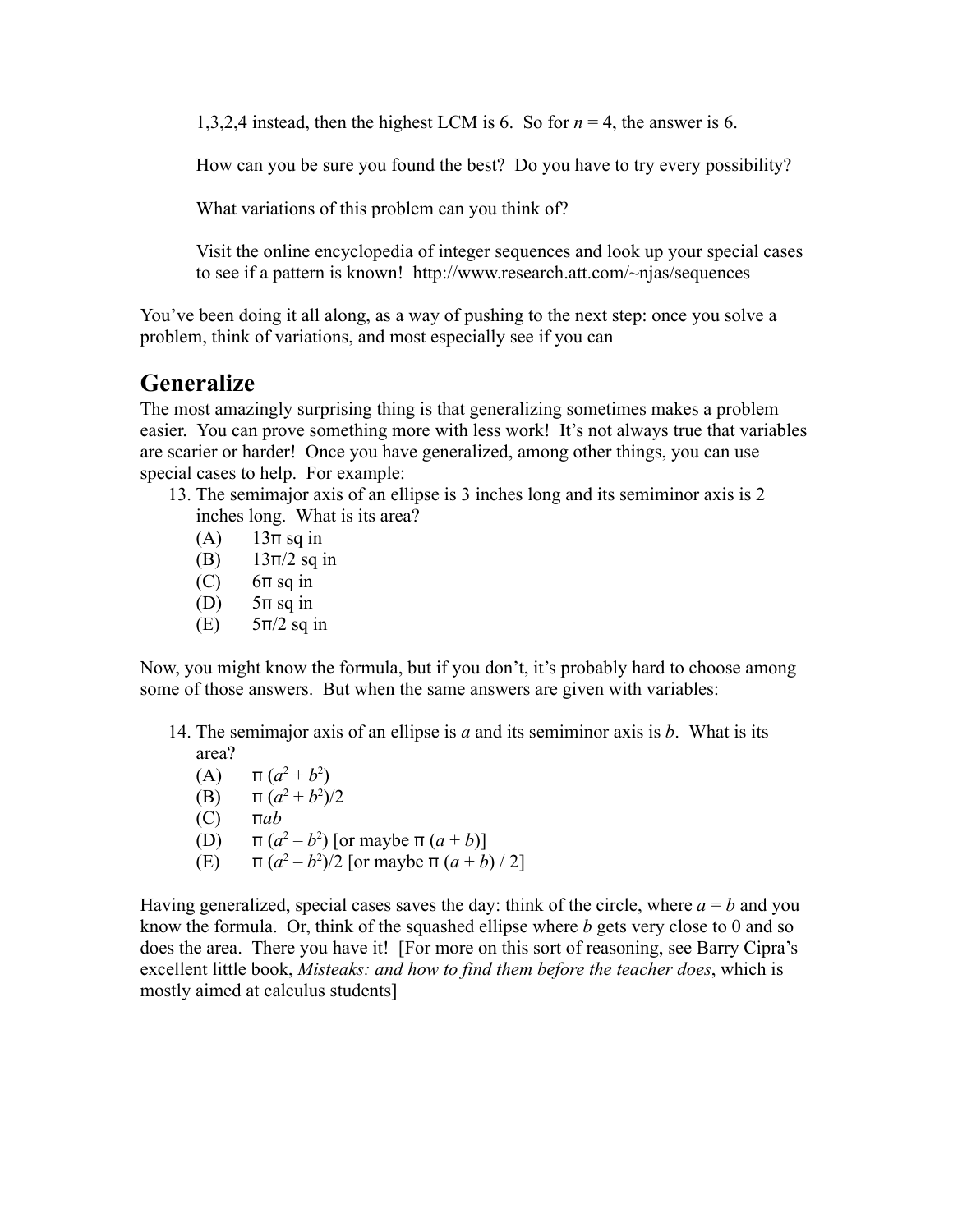So, simplifying problems is a good thing. You can do it with special cases, and sometimes you can even do it by generalizing. Another good way is to use a little

### **Wishful Thinking**

My favorite example:

- 15. Factor  $x^4 + x^2 + 1$
- 16. Another one from Paul Zeitz: connect A to A, B to B, and C to C, without crossing lines or leaving the box.



17. The numbers 1 through 100 are written on the board. Each minute, you choose any two numbers *u* and *v* and erase them, writing  $uv + u + v$  in their place. After 99 minutes, only one number will be left on the board. What possible numbers might that be? You can combine a lot of the above techniques in solving this problem, a minor variation of one I heard from Paul Zeitz.

Another technique that probably came up in the exploration of this last problem is **Symmetry**

18. Solve

 $Ax + By = C$  $Dx + Ey = F^5$ 

- 19. Compute cos  $7^\circ$  + cos  $79^\circ$  + cos  $151^\circ$  + cos  $223^\circ$  + cos  $295^\circ$ . No calculators!<sup>6</sup>
- 20. Try to guess a formula for the frustum of a cone (that is, a piece of a cone with its tip cut off, with base radius *R* and upper radius *r* and height *h*). How can you use symmetry (and special cases, and perhaps other techniques) to help you? Of course you can also find the formula using algebra.

And a few more assorted problems just in case we need some more to keep us busy, again some of which are stolen from Paul Zeitz, and mostly on the theme of

 $5$  Solving for *x* should be done the usual way, but then solving for *y* can be almost instant. 6 A good technique that I didn't mention before, but probably should have: **make a picture**.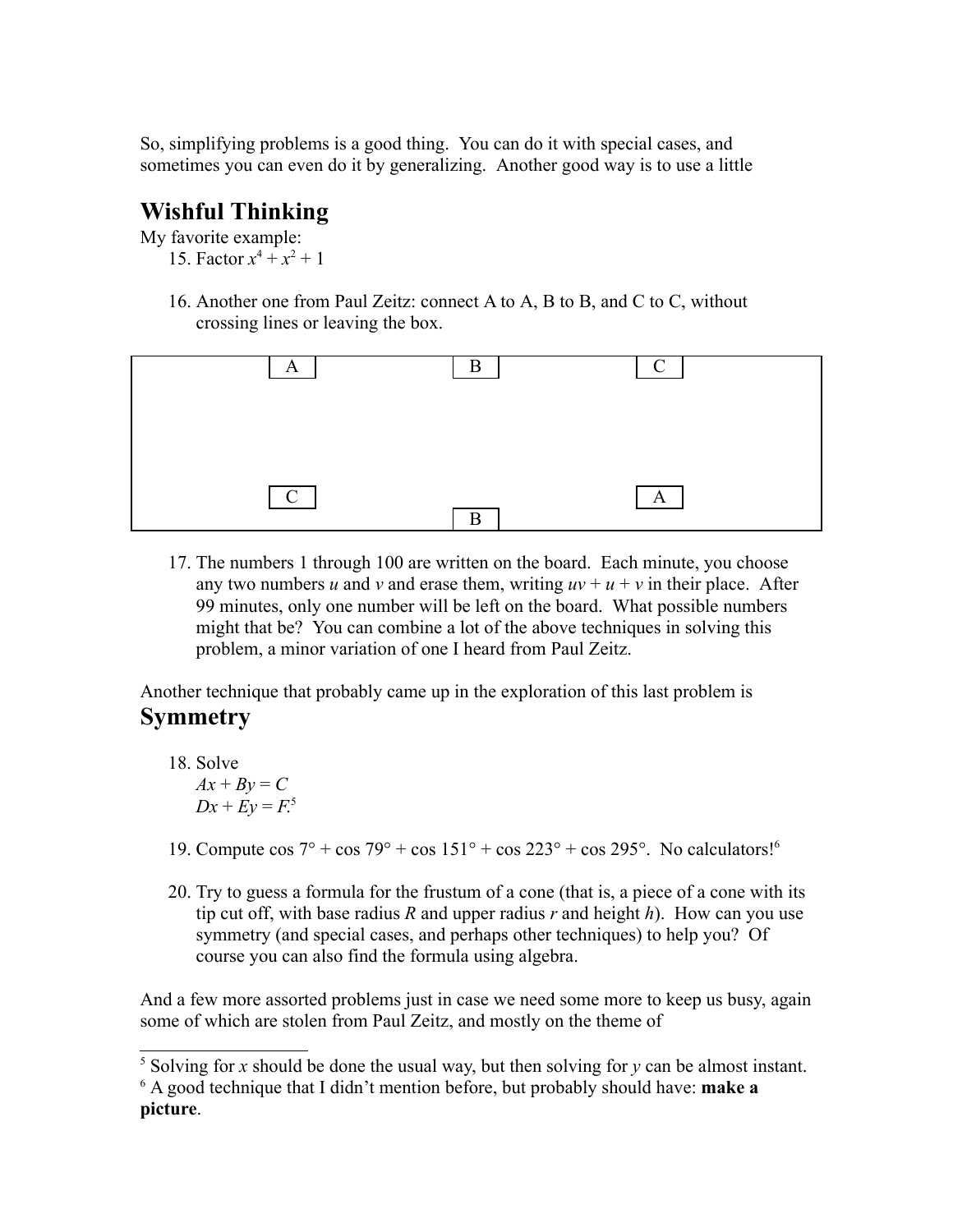# **Invariants**

which are those things that stay the same when other things change. For example, if you're only ever adding 2, then the oddness or evenness of your starting number will always stay the same.

21. A mad veterinarian (who can be found online at

http://www.bumblebeagle.org/madvet/index.html along with many other puzzles) has three animal transmogrifying machines. The first turns a cat into two dogs and five mice. The second turns a dog into three cats and three mice. And the third turns a mouse into a cat and a dog. Each machine can also operate in reverse. If you start with three cats, what's the smallest number of mice you can end up with? What's the fewest number of cats that can be turned into pure dogs? Invent your own questions, or visit the web site to find other interesting combinations of machines of various levels of difficulty.

- 22. A cube begins with one vertex labeled 1 and all the rest labeled 0. At any moment, you can add 1 to each of any two adjacent vertices. Can you ever make the vertices all have multiples of 3?
- 23. Three numbers are written on the board. At any moment, you can erase one of the numbers and replace it with the sum of the other two, minus 1. If you end up with 17 1967 1983, what numbers might you have started with? Could it have been 2 2 2? 3 3 3?
- 24. You start with the point (7, 29). If you have the point  $(x,y)$  you can add  $(x+1, y+1)$ to your collection. If *x* and *y* are both even, you can make (*x*/2, *y*/2) also. And, if you also have  $(y, z)$  you can make  $(x, z)$ . Can you ever make  $(7, 31)$ ?  $(7, 1999)$ ?  $(7,2006)$ ?  $(0,0)$ ? What points can you make?

For middle school, some of these problems are obviously nonsense, and others are just way too hard. Problem 1 through 11 should be good, though most of them would take most of a class period to do. Problems 16 and of course 17 are great. Problem 21 is a lot of fun, and you can make easier versions of it, like this:

25. A mad veterinarian has three animal transmogrifying machines. Machine 1 turns two cats into one cat. Machine 2 turns a cat and a dog into one dog. Machine 3 turns two dogs into one cat. Each machine can also operate in reverse. Can the veterinarian begin with three cats and one dog, and end with just one cat?

What starting situations can end with just one cat?

Problem 22, 23, and 24 are a bit on the tough side.